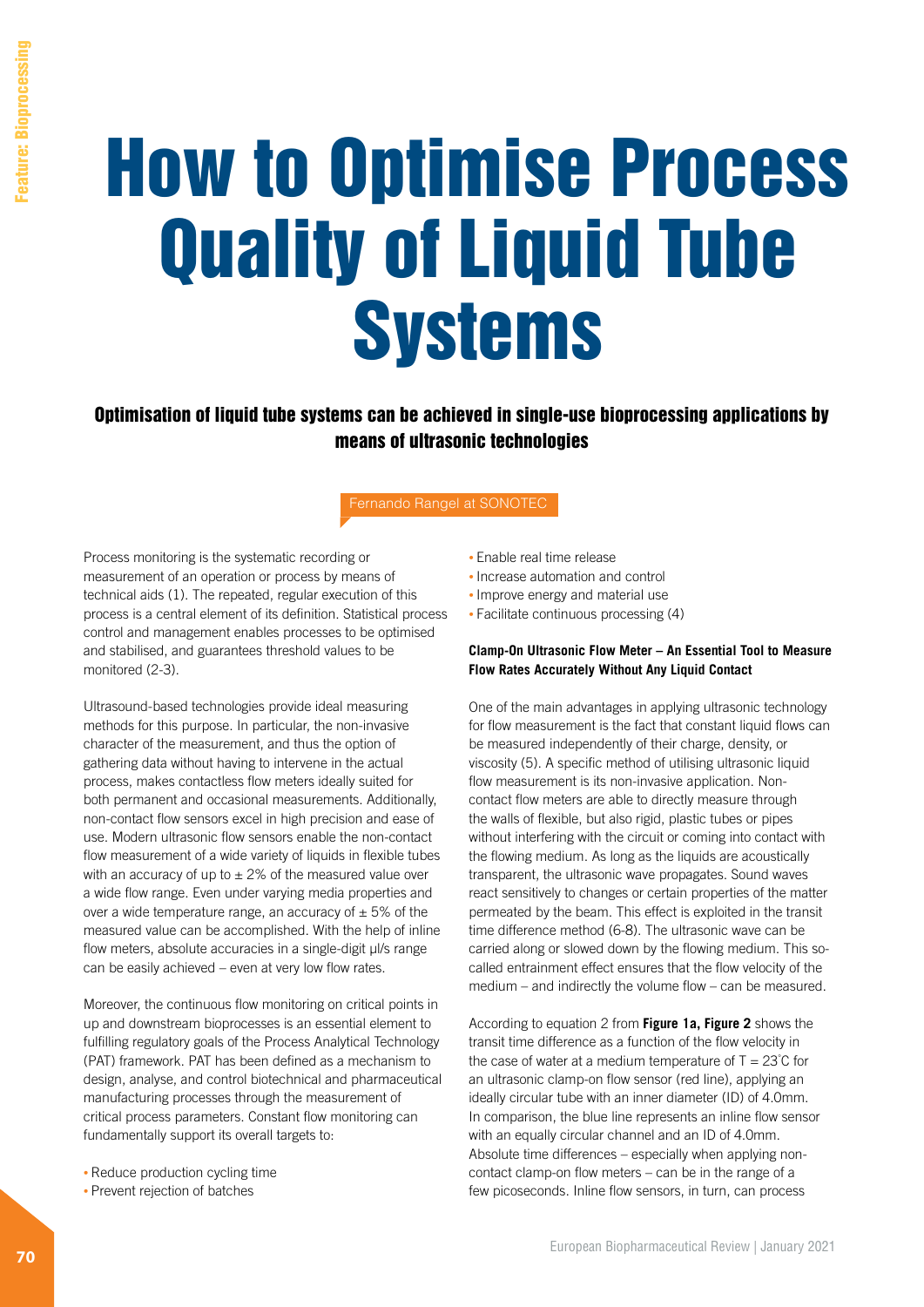## I'M

(1) 
$$
\Delta t = t_{AB} - t_{BA}
$$
 with  $\Delta t = \frac{2 \cdot L \cdot \cos(\beta)}{c^2}$  [AB=BA=L]

$$
(2) \quad v = \frac{e^{c \cdot \Delta t}}{2 \cdot L \cos(\theta)}
$$

$$
(3) \quad Q = A * v
$$

Figure 1a: Mathematical-physical derivation of the transit time calculation



### Figure 1b: Schematic representation of the transit time principle used for invasive

significantly higher time differences at the same flow velocity to calculate for exact flow rates.

The exact flow measurement requires a highly precise time measurement. Especially for non-invasive clamp-on flow measurement, a high time resolution and low-noise measurement is indispensable. Modern electronic circuits with high-precision timing components enable a time measurement with a resolution in the single-digit picosecond range. This allows clamp-on flow sensors to stably detect even low-flow velocities while maintaining high measuring speed. The fast measuring speed qualifies flow meters to precisely manage even very fast pumping and dosing processes.





Transit time difference of the ultrasound signal with the flow  $(t_{A}$ ) and against  $(t_{BA})$  flow direction

as a measure for the flow velocity c: speed of sound in the medium

A: cross-sectional area of the tube

v: flow velocity

Q: volume flow

A major challenge for signal evaluation is to ensure a maximum possible signal-to-noise ratio.

#### **Geometric Tube Properties – An Important Measurement Criterion When Using Clamp-On Flow Meters**

Ultrasonic flow measurement is a time measurement enabling calculation of the velocity of the flowing liquid. A main challenge in getting an exact volume flow lies in determining the cross-sectional area of the flexible tubing. The crosssectional area inside the flexible tube is not clearly defined and can hardly be predicted precisely in theory. A variation of the cross-sectional area directly affects the flow rate measurement. The resulting error is added one-to-one to the overall error value. Despite having nominally the same measuring section (see red arrows in **Figure 3**), the cross-sectional area and thus the calculated flow rate may vary considerably. When a flexible tube is inserted into the channel of the sensor, the cross-sectional area is formed depending on the ratio of inner to outer diameter and the shore hardness of the tube. These effects underline the need for a careful, empirical reconciliation of the geometric factors when calculating the volume flow to a specific tube. This finally leads to a considerable increase in the accuracy of the flow measurement.